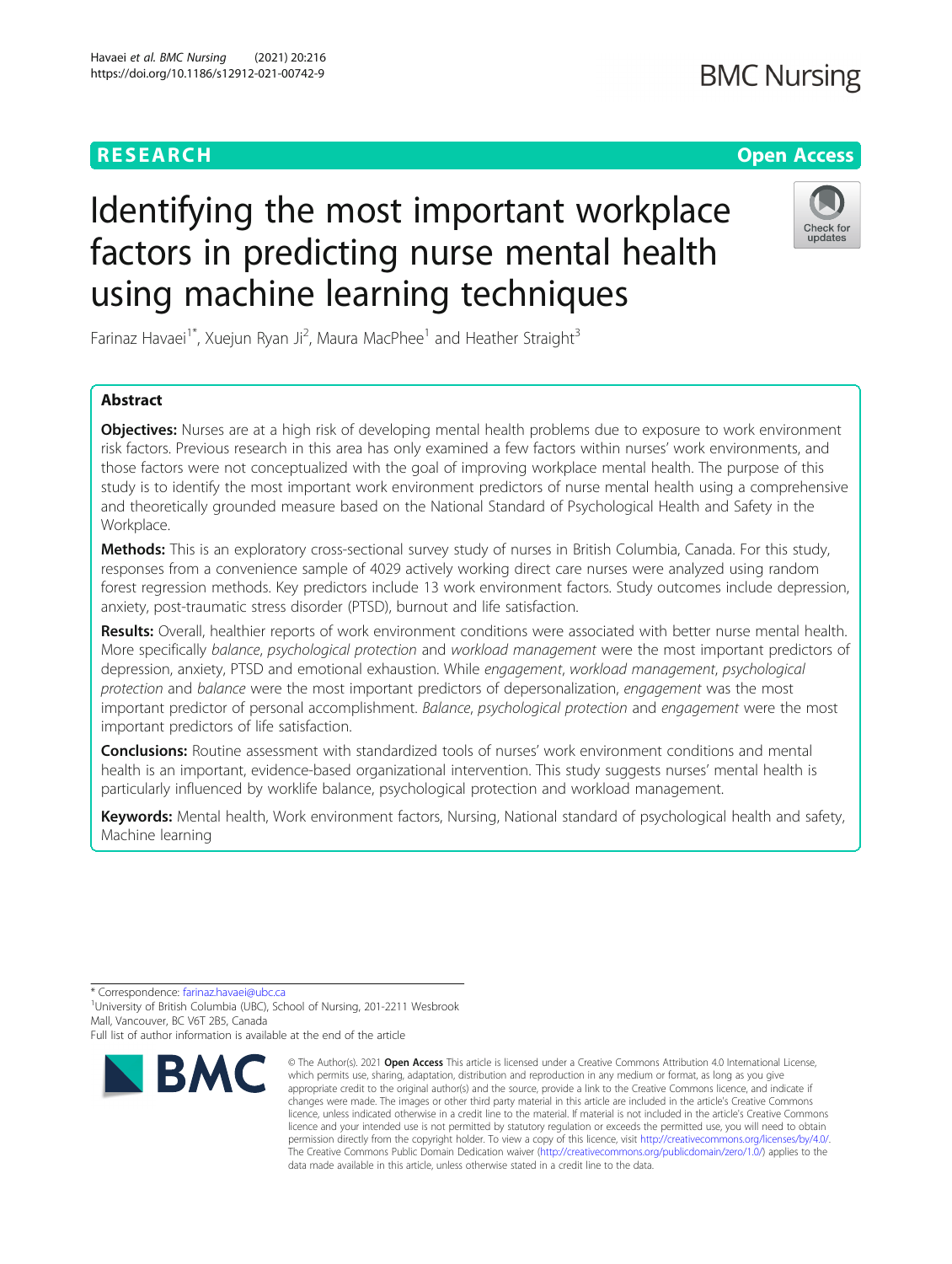# Background

Nurses and other healthcare providers are at a high risk of developing mental health problems due to significant exposure to workplace risk factors such as human suffering and death, inadequate staffing, heavy workloads and workplace violence  $[1, 2]$  $[1, 2]$  $[1, 2]$  $[1, 2]$ . Poor mental health in healthcare workers has been linked to sub-optimal performance [\[3](#page-8-0)], negative patient safety outcomes [[4](#page-8-0)], staff absenteeism [\[3](#page-8-0)] and turnover [[5\]](#page-8-0). International research has found that workplace conditions such as workload management, staffing and resource adequacy are among the most important determinants of nurse mental health; however, this body of evidence is limited in that it has only examined a few factors within nurses' work environments and those factors were not conceptualized with the goal of improving workplace mental health [[6](#page-8-0)– [8\]](#page-8-0). The purpose of this study is to identify the most important workplace conditions predicting the mental health of nurses, the largest health human resource worldwide, using a theoretically sound and comprehensive measure of work environment conditions that was developed with the intent of optimizing workplace mental health based on the National Standard for Workplace Psychological Health and Safety" (i.e., the Standard) [\[9](#page-8-0), [10\]](#page-8-0). Given the expected shortage of the nursing workforce in Canada and internationally  $[11, 12]$  $[11, 12]$  $[11, 12]$ , this research is both timely and important as it helps identify and address aspects of the workplace associated with nurses' mental health—an important dimension of nurse job satisfaction and retention [\[13](#page-8-0)].

# Mental health

The World Health Organization defines mental health as "a state of well-being in which an individual realizes his or her own abilities, can cope with the normal stresses of life, can work productively and is able to make a contribution to his or her community" [\[14](#page-8-0)]. Thus, mental health can be operationalized through the presence or absence of a general positive state or mental health disorders such as depression, anxiety, Post Traumatic Stress Disorder (PTSD) and burnout. The prevalence of these mental health problems has been found to range between 10% (PTSD) and 41% (anxiety) among different groups of nurses worldwide [\[15](#page-8-0)]. In Canada, a national pre-pandemic survey showed that 20% of 7358 participating nurses met the criteria for PTSD and general anxiety disorder; and one third met the criteria for major depressive disorder [[1\]](#page-8-0). Using a subsample of this data, Stelnicki and Carlton found jurisdictional differences in nurse mental health; nurses in Eastern Canada (i.e. Ontario and Quebec) were more likely to report mental health problems compared to their peers in Western jurisdictions (i.e. British Columbia, Alberta, Saskatchewan and Manitoba) [[16\]](#page-8-0). When analyzed separately, British Columbia (BC) nurses were found to have more concerning mental health than their peers nationally; using pre-pandemic data, a 2021 study showed the prevalence of mental health problems as 1.5 to 3 times higher among BC nurses compared to their peers nationally [[15\]](#page-8-0).

### Work environment influences

Work environment conditions play a major role in influencing nurses' mental health [\[6](#page-8-0), [17](#page-8-0)–[21](#page-8-0)]. Internationally, the nursing work environment literature can be classified into three distinct bodies of evidence: (a) structural empowerment  $[22-24]$  $[22-24]$  $[22-24]$ , (b) magnet hospitals  $[6, 25]$  $[6, 25]$  $[6, 25]$  $[6, 25]$ , and (c) the areas of worklife  $[7, 8, 26]$  $[7, 8, 26]$  $[7, 8, 26]$  $[7, 8, 26]$  $[7, 8, 26]$ . Building on Kanter's theory of power within organizations, Laschinger et al. developed the notion of work environment structural empowerment [[27\]](#page-8-0). Measured by the Conditions of Work Environment Questionnaire II (CWEQ-II), structural empowerment refers to nurses' perceptions of access to six empowering work environment structures including information, resources, opportunities, supports and formal and informal channels of power [[28](#page-8-0)]. Another body of literature focuses on the concept of magnet hospital, which originated in the early 1980s during a severe nursing shortage in the United States. Some hospitals, known as "magnet hospitals," had certain characteristics associated with better nurse recruitment and retention than non-magnet hospitals [\[6,](#page-8-0) [25](#page-8-0)]. Building on this initial research, Lake identified five attributes of magnet hospitals: leadership, collegial nurse-physician relations, opportunities for nurse participation, adequacy of staffing and resources as well as a nursing (rather than a biomedical) model of care. These attributes can be measured by the Practice Environment Scale from the Nursing Work Index (PES-NWI) [[6,](#page-8-0) [25\]](#page-8-0). The third body of work environment evidence, the Areas of Worklife Model, originated from the work of Maslach and Leiter on nursing burnout [\[7](#page-8-0), [8\]](#page-8-0) According to this body of evidence, a mismatch between individual nurses and six aspects of their work environment is the main antecedent of burnout. Operationalized by the Areas of Worklife Survey (AWS), these work environment aspects include workload, control, reward, community, fairness and values [\[7](#page-8-0), [29\]](#page-8-0). Despite their impact on nurse mental health and wellbeing, these conceptualizations of work environment conditions were not developed with the goal of protecting nurses' mental health in the workplace.

The Mental Health Commission of Canada developed the Standard which is comprised of a set of guidelines, tools and resources aimed at promoting employee health and preventing mental health injury in the workplace [\[9](#page-8-0), [10\]](#page-8-0). While the Standard is not specific to nurses or the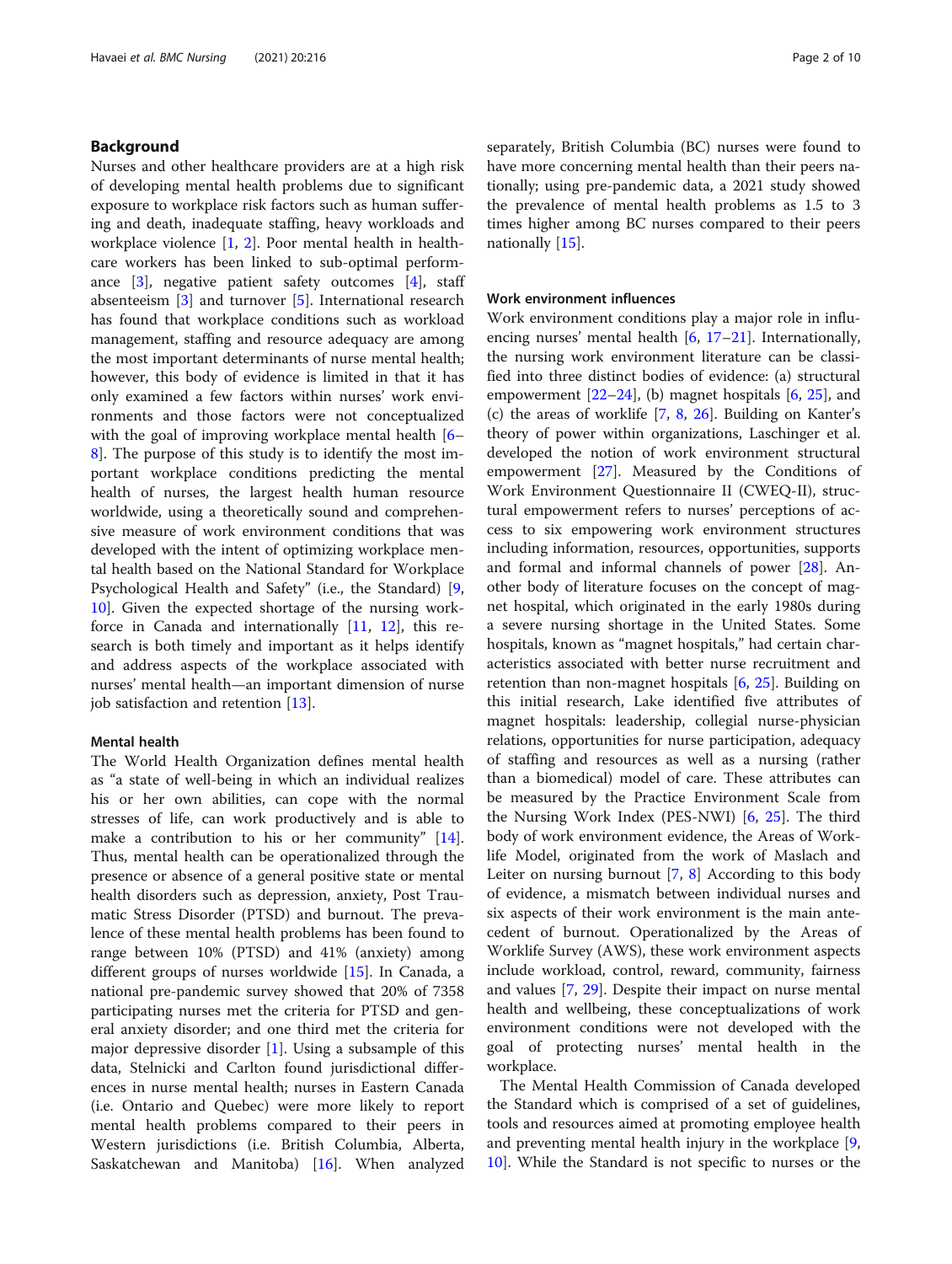healthcare sector, it has been developed with the goal of improving worker mental health [\[9](#page-8-0), [10](#page-8-0)].

In recognition of the rising mental injury among nurses and other healthcare providers, in 2016, the British Columbia Nurses Union (BCNU) became the first and only union in Canada to bargain for implementation of The Standard within the province's health authorities [[30\]](#page-8-0). As a result of this bargaining effort, BC health authorities are mandated to protect the mental health of their nursing workers and other healthcare providers in the workplace via the implementation of the Standard.

The implementation of the Standard begins with a comprehensive, baseline assessment of work environment conditions most important to employee mental health. Founded upon empirical and theoretical evidence, these conditions were systematically identified using a grounded theory approach which involved a comprehensive literature review and consultation with subject matter experts with the intent of optimizing mental health in the workplace [\[9,](#page-8-0) [31](#page-8-0)]. A 13-factor measure, the Guarding Minds at Work (GMW) Survey, was developed to measure workplace conditions important to employee mental health. The GMW was recently validated among 3077 direct care nurses working in acute care settings in BC [\[30\]](#page-8-0). This study found that pre-pandemic over half of the nurse respondents were concerned about nine of the 13 workplace factors assessed using the GMW survey [\[30\]](#page-8-0). The current study examines one key research question: which of the Standard's 13 workplace conditions most strongly predict nurses' mental health?

# **Methods**

This study is a partnership between nurse researchers and the BCNU representing nearly 48,000 nurses in the province using a cross-sectional correlational survey design. The BCNU sent an email invite with the survey link to its nurse members asking them to complete the study survey. Participants were informed of the voluntary nature of their participation; the confidentiality of their responses and that survey submission would indicate informed consent. To increase response rate, a series of strategies were used including a two-month data collection period, weekly reminders, survey advertisement on multiple platforms and a raffle draw for two Apple Watches. In total, 5512 surveys were returned resulting in an estimated 12% response rate. For this study, only actively working direct care nurses were included yielding a final sample size of 4029 participants. Ethics approval was obtained from the University Behavioral Research Ethics Board (approval number: H18–02724).

# Measures **Outcomes**

Mental health was operationalized as depression, anxiety, PTSD, burnout (three subscales) and life satisfaction scores. Depression was measured with the Patient Health Questionnaire (PHQ-9) comprised of nine items rated on a four-point scale ranging from 0 (not at all) to 3 (nearly every day) [\[32](#page-8-0)]. Anxiety was measured with the General Anxiety Disorder Scale (GAD-7) consisting of seven items rated on a four-point scale ranging from 0 (not at all) to 3 (nearly every day)  $[33]$ . PTSD was measured with the Post-Traumatic Stress Syndrome 14- Questions Inventory (PTSS-14) comprised of 14 items rated on a seven-point scale ranging from 1 (never) to 7 (always) [\[34](#page-8-0)]. Burnout was measured by the 22-item Maslach Burnout Inventory-Human Services Survey (MBI-HSS) comprised of three subscales: Emotional Exhaustion (EE, nine items), Depersonalization (DP, five items) and Personal Accomplishment (PA, eight items) [[35\]](#page-8-0). Additionally, a single life satisfaction indicator, adopted from Statistics Canada, asked participants to rate the extent to which they were satisfied or dissatisfied with their life as a whole with response options ranging from very dissatisfied  $(0)$  to very satisfied  $[10, 36]$  $[10, 36]$  $[10, 36]$  $[10, 36]$  $[10, 36]$ . Guided by previous research, the first four mental health outcomes were converted into composite factor scores using Confirmatory Factor Analysis (CFA) [[37](#page-8-0), [38\]](#page-8-0). This technique was not applied to the measure of life satisfaction since it is a single variable index.

# Predictors

The conditions of nurses' work environments were measured using the GMW survey consisting of 65 items and 13 factors (Table [1](#page-3-0)). Each factor consists of five statements about a specific workplace condition, and participants are asked to indicate their level of agreement or disagreement with each statement on a four-point scale ranging from strongly disagree [\[1](#page-8-0)] to strongly agree [[4\]](#page-8-0). The internal structure of the measure was previously evaluated among BC nurses and yielded a 13-factor structure [\[30](#page-8-0)]. In this study, because we are interested in the predictive power of each work environment factor, composite factor scores were obtained using CFA [\[37](#page-8-0), [38](#page-8-0)] with higher factor scores indicating healthier workplace conditions.

## Controls

A set of demographic variables such as age, gender (female, male), years of nursing experience, healthcare sector (acute, care, community care, long-term care) and geographical region (urban, suburban, rural) were included as control variables in this study. Healthcare sector and geographic region were dummy-coded as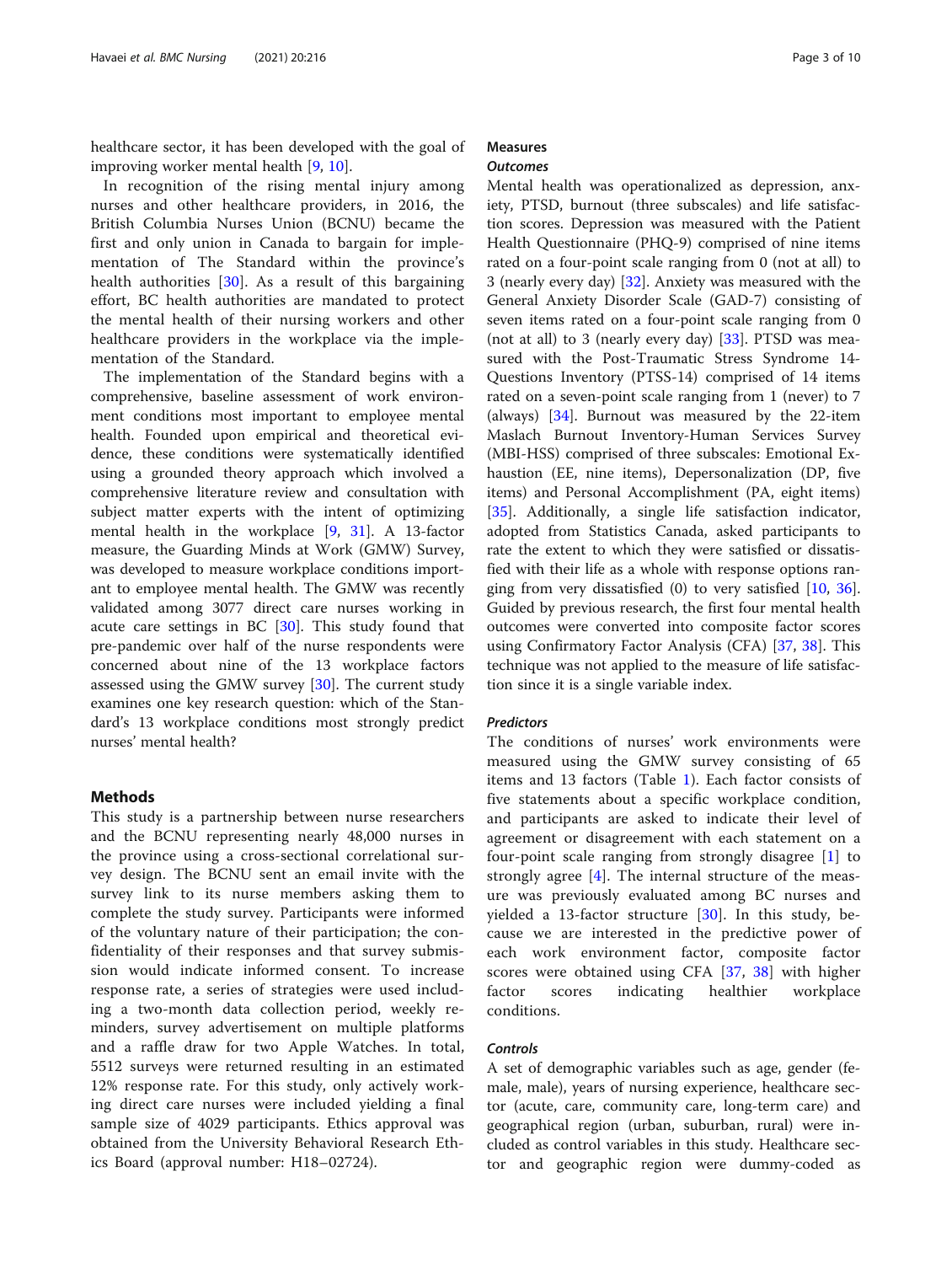| <b>Measures</b>               | n    | M    | SD   | Min     | Max  | McDonald'<br>ω | 95% CI |                          |
|-------------------------------|------|------|------|---------|------|----------------|--------|--------------------------|
|                               |      |      |      |         |      |                | LL     | UL                       |
| <b>Workplace Predictors</b>   |      |      |      |         |      |                |        |                          |
| Psychological Support         | 4029 | 0.00 | 0.45 | $-0.95$ | 0.93 | 0.82           | 0.81   | 0.83                     |
| Organizational Culture        | 4029 | 0.00 | 0.52 | $-1.14$ | 1.22 | 0.80           | 0.79   | 0.81                     |
| Leadership Expectations       | 4029 | 0.00 | 0.26 | $-0.53$ | 0.56 | 0.82           | 0.81   | 0.83                     |
| Civility & Respect            | 4029 | 0.00 | 0.57 | $-1.33$ | 1.19 | 0.82           | 0.81   | 0.83                     |
| Psychological Job Fit         | 4029 | 0.00 | 0.59 | $-1.56$ | 1.28 | 0.74           | 0.72   | 0.75                     |
| Growth & Development          | 4029 | 0.00 | 0.53 | $-1.20$ | 1.08 | 0.74           | 0.73   | 0.75                     |
| Recognition & Reward          | 4029 | 0.00 | 0.45 | $-0.79$ | 1.03 | 0.82           | 0.81   | 0.83                     |
| Involvement & Influence       | 4029 | 0.00 | 0.52 | $-1.31$ | 1.03 | 0.81           | 0.80   | 0.82                     |
| Workload Management           | 4029 | 0.00 | 0.69 | $-1.36$ | 1.67 | 0.81           | 0.80   | 0.82                     |
| Engagement                    | 4029 | 0.00 | 0.43 | $-2.04$ | 0.52 | 0.80           | 0.79   | 0.81                     |
| Balance                       | 4029 | 0.00 | 0.61 | $-1.17$ | 1.37 | 0.81           | 0.80   | 0.82                     |
| Psychological Protection      | 4029 | 0.00 | 0.57 | $-0.95$ | 1.26 | 0.86           | 0.86   | 0.87                     |
| Physical Safety               | 4029 | 0.00 | 0.72 | $-1.48$ | 1.36 | 0.89           | 0.88   | 0.89                     |
| <b>Mental Health Outcomes</b> |      |      |      |         |      |                |        |                          |
| Depression                    | 4029 | 0.00 | 0.65 | $-0.84$ | 2.12 | 0.91           | 0.90   | 0.91                     |
| Anxiety                       | 4029 | 0.00 | 0.77 | $-0.99$ | 1.86 | 0.93           | 0.93   | 0.93                     |
| <b>PTSD</b>                   | 4029 | 0.00 | 0.90 | $-1.51$ | 2.66 | 0.93           | 0.93   | 0.93                     |
| Emotional Exhaustion          | 4029 | 0.00 | 1.43 | $-3.41$ | 2.42 | 0.92           | 0.92   | 0.93                     |
| Depersonalization             | 4029 | 0.00 | 0.87 | $-1.18$ | 2.19 | 0.82           | 0.81   | 0.82                     |
| Personal Accomplishment       | 4029 | 0.00 | 0.47 | $-2.02$ | 0.78 | 0.78           | 0.77   | 0.79                     |
| Life Satisfaction             | 3737 | 6.74 | 1.86 | 0       | 10   | -              | -      | $\overline{\phantom{0}}$ |

<span id="page-3-0"></span>Table 1 Descriptive statistics and reliability coefficients for the main study variables

follows: (Healthcare sector, sec1: acute care = 1, longterm care = 0; sec2: community care = 1, long-term care  $=0$ ; Geographical region, reg1: urban  $= 1$ , rural  $= 0$ ; suburban =1, rural = 0).

# Data analysis

The internal consistencies for all the composite predictors and outcomes were evaluated using a coefficient  $\omega > .8$  as an indication of good internal consistency and a coefficient ω between .7 and .8 as an indication of acceptable internal consistency [[39](#page-8-0), [40\]](#page-9-0). The internal structure of the multi-item mental health outcomes was evaluated using a CFA approach with the following indices used to evaluate model fit: Comparative Fit Index (CFI  $\geq$  0.90), Tucker Lewis Index (TLI  $\geq$  0.95) and Standardized Root Mean Squared Residual (SRMR  $< 0.08$ ) [\[41\]](#page-9-0). The internal structure of the GMW scale was recently evaluated using data from BC nurses in different study and therefore not included in the current study [[30](#page-8-0)].

Data were further analyzed using random forest (RF) analysis, a supervised machine learning algorithm [\[42](#page-9-0)], that nonlinearly regressed each of the seven mental health outcomes on the 13 GMW factors after taking into account the impact of control variables including

age, years of experience, healthcare sector and geographical region. As is the case with other RF studies [\[43\]](#page-9-0), a 10-fold cross-validation was applied, and for each fold, a 70 and 30% dataset was respectively used as a training and testing set. The training and testing sets were then used to evaluate the model performance through the Root Mean Square Error (RMSE). A higher RMSE for the testing set compared to the training set would indicate the lack of overfit. The "importance score" of the predictors was gauged by the average level of the decline in model accuracy if a specific predictor was excluded. A greater decline in model accuracy would indicate that the excluded predictor is highly ranked in terms of importance [[44](#page-9-0)]. In addition, the R-squared was used to identify the proportion of the variance in each outcome variable explained by the model predictors. Finally, partial correlation was used to determine the direction of the association between outcomes and predictors while taking control variables into account. The R package "caret" was used for data analysis [[44](#page-9-0)].

# Results

A majority of our sample were female  $(n = 3676, 91\%)$ with an average age of 40 years old  $(SD = 12 \text{ years})$  and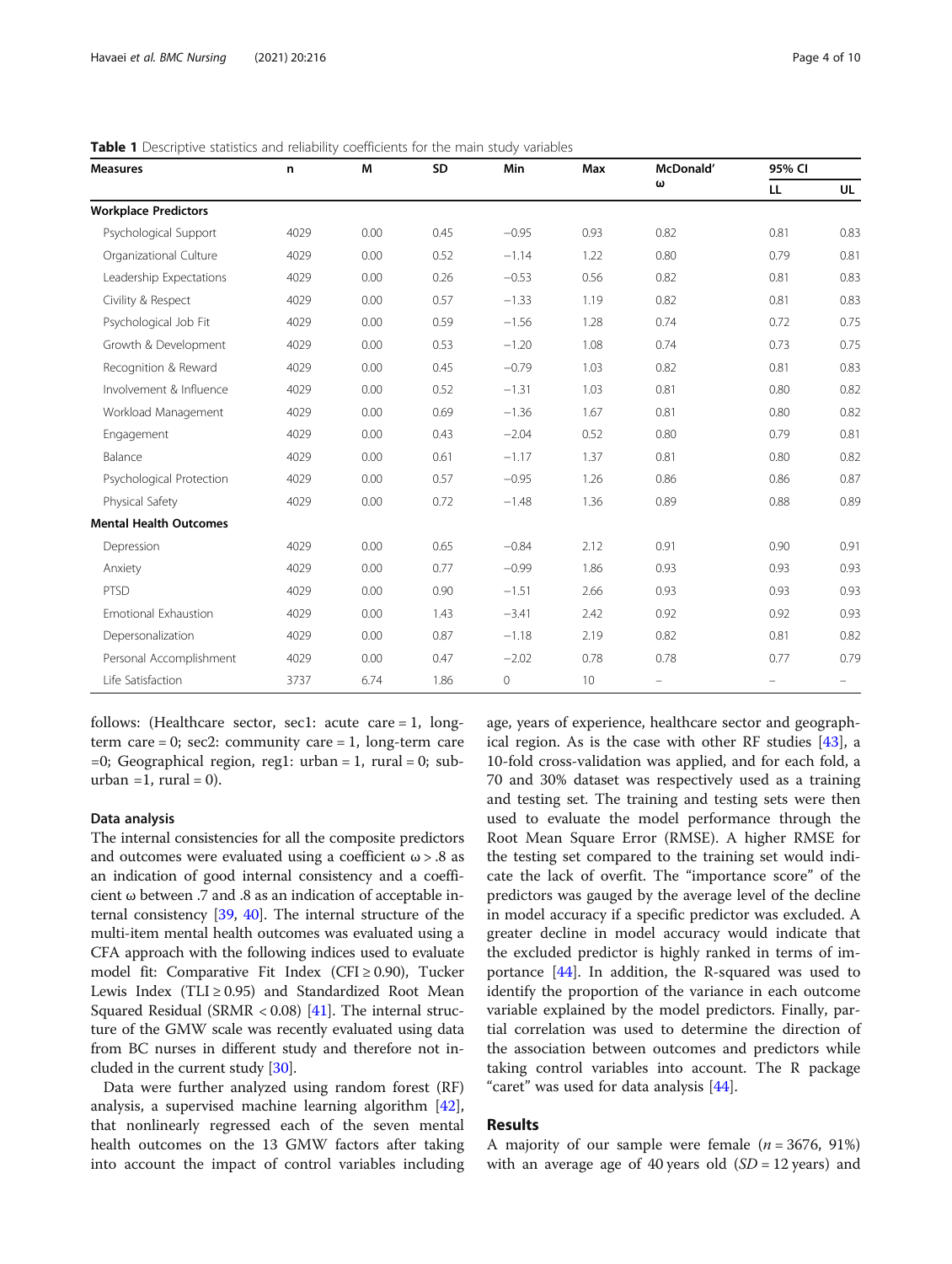12 years of nursing experience  $(SD = 7$  years). Over twothirds of the sample worked in acute care sector (76%), compared to community (16%) and long-term care (7%) sectors, and in urban settings (68%), compared to suburban (18%) and rural (19%) areas.

Table [1](#page-3-0) provides descriptive statistics as well as reliability indices for key predictors and outcomes. With the exception of life satisfaction, the mean for all of the key study variables is zero because factor scores from the CFA models used a centering approach. Table 2 presents the model fit indices for the six composite mental health outcomes. McDonald' ω ranged between .74 to .93 indicating good internal consistency for 11 workplace factors and five mental health outcomes but acceptable internal consistency for two workplace factors (i.e., "job fit" and "growth development") and one burnout indicator (i.e., personal accomplishment) (Table [1\)](#page-3-0). The fit indices supported a good model fit for five of the mental health outcomes and an acceptable fit for one of these outcomes (i.e. PTSD) (Table 2).

Table [3](#page-5-0) demonstrates the results of the random forest regressions identifying the most important workplace conditions predicting nurse's mental health. Overall, the model accounted for 18 to 37% of the variance across seven mental health outcomes. More specifically, balance (importance score: 28.80 to 43.28), psychological protection (importance score: 21.15 to 30.41) and workload management (importance score: 20.30 to 57.17) were the most important predictors of depression, anxiety, PTSD and emotional exhaustion. Furthermore, while engagement (importance score: 29.62), workload management (importance score: 26.21), psychological protection (importance score: 20.57) and balance (importance score: 20.45) were the most important predictors of depersonalization, engagement (importance score: 44.16) was the most important predictor of personal accomplishment. Balance (importance score: 38.11), psychological protection (importance score: 25.91) and engagement (importance score: 24.99) were the most important predictors of life satisfaction. Additionally, the direction of associations between predictors and each outcome was examined. All predictors were negatively associated with negative mental health outcomes, and positively related to positive mental health outcomes (Fig. [. 1](#page-6-0)). To be more specific, nurses' reports of healthier workplace conditions predicted lower scores on depression, anxiety, PTSD and emotional exhaustion as well as higher scores on personal accomplishment and life satisfaction.

# Discussion

To our knowledge, this is the first study to evaluate the work environment conditions predicting nurse mental health using the comprehensive and theoretically founded GMW. Our findings showed adequate worklife balance, psychological protection and workload management are the most important work environment conditions influencing nurse mental health. Worklife balance refers to work environments where employees have the flexibility and the autonomy to manage the demands of their professional and personal lives [[31](#page-8-0)]. Worklife balance is not a component of the structural empowerment or magnet hospital bodies of evidence, but it is a component of the Area of Worklife Model's control domain. When employees have greater control over work decisions, such as maintenance of worklife balance, they are less likely to report adverse mental health outcomes, including burnout [[7,](#page-8-0) [29](#page-8-0)]. Of note is that previous research with younger generations of nurses identified that worklife balance is what they value most in their work environments [[45\]](#page-9-0).

Psychological protection represents work environments where employees' psychological safety is 'protected' by preventing unnecessary stress, such as exposure to workplace violence and discrimination [\[31](#page-8-0)]. Although absent from the major models of nursing work environment, workplace violence literature has linked various types (e.g. physical, emotional) and sources (e.g. patients, co-workers) of workplace violence to poor nurse mental health [\[46,](#page-9-0) [47](#page-9-0)]. This finding is especially relevant with rising rates of workplace violence in healthcare [[48\]](#page-9-0).

Workload management reflects a work environment where assigned tasks and resources can be accomplished

**Table 2** The model fit for the six composite mental health outcomes using CFA

| Label                       | <b>RSMEA</b> | LL    | UL    | <b>CFI</b> | TLI   | <b>SRMR</b> |
|-----------------------------|--------------|-------|-------|------------|-------|-------------|
| Mental Health Outcomes      |              |       |       |            |       |             |
| Depression [9]              | 0.125        | 0.120 | 0.131 | 0.910      | 0.881 | 0.051       |
| Anxiety [7]                 | 0.122        | 0.155 | 0.129 | 0.960      | 0.940 | 0.033       |
| <b>PTSD [14]</b>            | 0.120        | 0.117 | 0.123 | 0.861      | 0.835 | 0.055       |
| Emotional Exhaustion [9]    | 0.149        | 0.144 | 0.155 | 0.905      | 0.873 | 0.060       |
| Depersonalization [5]       | 0.154        | 0.142 | 0.166 | 0.931      | 0.862 | 0.059       |
| Personal Accomplishment [8] | 0.107        | 0.101 | 0.133 | 0.869      | 0.816 | 0.060       |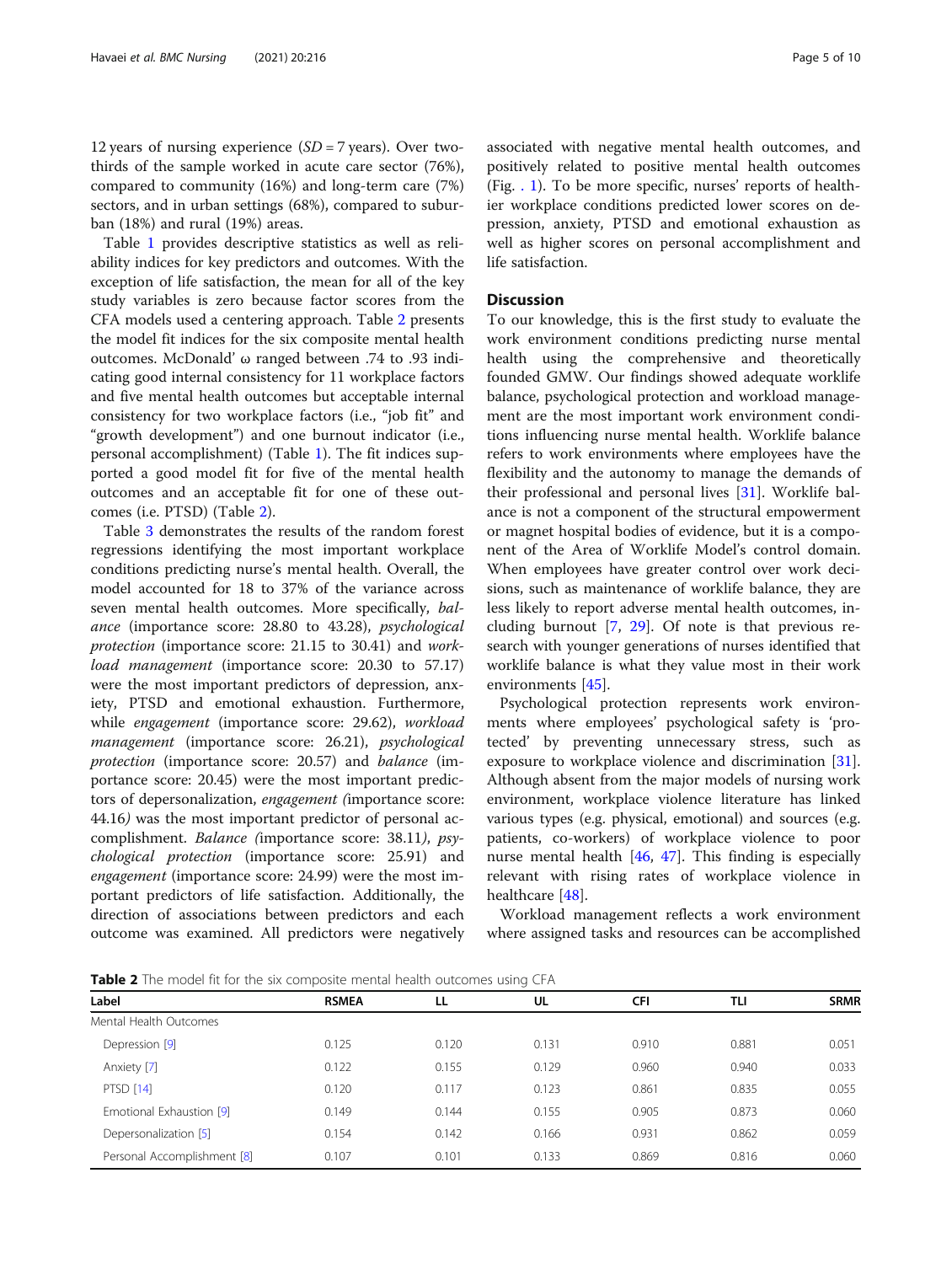|                             |                      |                      |                        | <b>Burnout</b>                                  |                      |                                |                      |
|-----------------------------|----------------------|----------------------|------------------------|-------------------------------------------------|----------------------|--------------------------------|----------------------|
|                             |                      |                      |                        | Depression Anxiety PTSD Emotional<br>Exhaustion | Depersonalization    | Personal<br>Accomplish<br>ment | Life<br>Satisfaction |
|                             | $\left(\cdot\right)$ | $\left(\cdot\right)$ | $\left(\cdot\right)$   | $\left(\cdot\right)$                            | $\left(\cdot\right)$ | $(+)$                          | $(+)$                |
| Psychological Support       | 17.12                | 16.37                | 16.9                   | 12.72                                           | 12.01                | 15.04                          | 20.71                |
| Organizational<br>Culture   | 14.36                | 15.03                | 13.9<br>9              | 12.58                                           | 13.29                | 13.80                          | 17.58                |
| Leadership<br>Expectations  | 15.95                | 15.43                | 12.2<br>8              | 14.92                                           | 11.45                | 11.56                          | 21.13                |
| Civility & Respect          | 8.17                 | 9.07                 | 8.01                   | 6.80                                            | 8.34                 | 12.14                          | 17.57                |
| Psychological Job Fit       | 13.65                | 15.98                | 13.5<br>$\overline{0}$ | 5.77                                            | 14.05                | 11.96                          | 17.70                |
| Growth &<br>Development     | 9.91                 | 17.97                | 11.6<br>3              | 14.41                                           | 9.70                 | 10.47                          | 16.76                |
| Recognition $&$<br>Reward   | 16.14                | 14.77                | 16.8<br>5              | 12.20                                           | 13.16                | 16.38                          | 19.15                |
| Involvement &<br>Influence  | 14.55                | 14.07                | 13.5<br>$\overline{2}$ | 16.66                                           | 9.70                 | 11.53                          | 13.68                |
| Workload<br>Management      | 20.30                | 20.75                | 21.1<br>8              | 57.17                                           | 26.21                | 9.24                           | 17.38                |
| Engagement                  | 9.67                 | 11.42                | 17.9<br>8              | 23.82                                           | 29.62                | 44.16                          | 24.99                |
| <b>Balance</b>              | 28.80                | 28.71                | 28.9<br>3              | 43.28                                           | 20.45                | 12.78                          | 38.11                |
| Psychological<br>Protection | 21.15                | 21.39                | 21.7<br>$\overline{7}$ | 30.41                                           | 20.57                | 16.14                          | 25.91                |
| Physical Safety             | 17.40                | 15.74                | 21.3<br>5              | 8.83                                            | 17.06                | 6.45                           | 16.57                |
| $R^2$                       | 0.18                 | 0.19                 | 0.26                   | 0.37                                            | 0.25                 | 0.18                           | 0.20                 |
| RMSE (Train)                | 0.58                 | 0.69                 | 0.78                   | 1.14                                            | 0.76                 | 0.43                           | 1.67                 |
| RMSE (Test)                 | 0.65                 | 0.75                 | 0.87                   | 1.36                                            | 0.85                 | 0.44                           | 1.76                 |

### <span id="page-5-0"></span>Table 3 Workplace conditions regressed on mental health outcomes using random forest regression analyses

Note: The models are adjusted for demographics including age, gender, experience, healthcare sector and geographical region. The positive and negative signs refer to the direction of the bivariate association between predictors and outcomes

successfully within the time available [[31\]](#page-8-0). This GMW factor is present within all three nursing work environment bodies of evidence where it is a known determinant of nurse and patient outcomes. In structural empowerment theory, workload management is represented by employees' access to resources and supports in the workplace [\[22,](#page-8-0) [23\]](#page-8-0). The magnet hospital model conceptualizes the adequacy of staffing and resources as an indicator of workload management [\[6](#page-8-0)], and the Area of Worklife Model includes a workload dimension and describes it as working conditions where employee demands exceed their limits [\[7](#page-8-0), [29\]](#page-8-0).

In addition to these work environment conditions, engagement was an important predictor of nurse mental health outcomes, particularly personal accomplishment and life satisfaction. According to the GMW model, engagement reflects a work environment where employees have a sense of connection and commitment to their colleagues and the organization [\[31\]](#page-8-0). While this factor is conceptualized as an employee's sense of community in the Areas of Worklife Model [\[29](#page-8-0)], it is not included in the structural empowerment and magnet hospital models of work environment. Consistent with our study, previous research has linked a greater sense of community and engagement to better nurse outcomes, including personal accomplishment [\[49\]](#page-9-0).

In addition to enriching our theoretical understanding of healthy work environments, the study findings have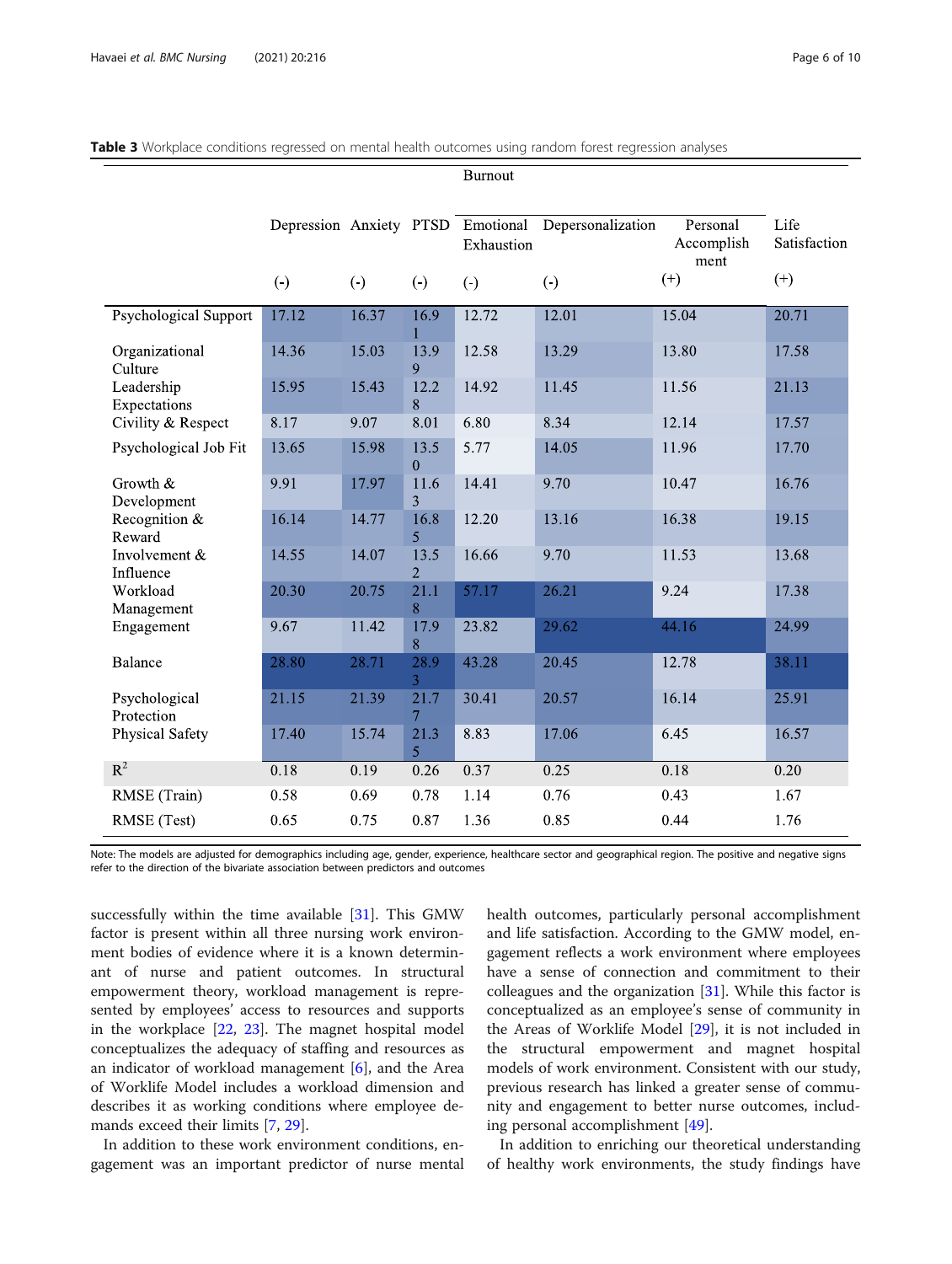<span id="page-6-0"></span>

profound implications for policy and practice, particularly in the context of a stressful and unprecedent pandemic that has overburdened healthcare workers around the globe with rising prevalence of mental health problems [\[17](#page-8-0)]. We found among all 13 GMW factors, worklife balance, psychological protection and workload management were the most important determinants of nurse mental health. These findings are especially important in light of a recent study describing BC nurses' work environment using the GMW; this study found almost 75% of respondents were more concerned with these work environment factors than other workplace conditions [[30](#page-8-0)].

These findings offer a direction for workplace strategies and interventions that best address current mental health needs of nurses. While worklife balance can be directly promoted through adopting certain strategies such as flexible scheduling systems that allow selfscheduling [[50\]](#page-9-0), we believe maintaining worklife balance is not possible without effective workload management. Previous research has taken a multidimensional approach to workload management where a variety of factors at the task level (e.g. interruptions when performing a task), work unit level (e.g. staffing levels, patient acuity and dependency) and job level (e.g. missed breaks, undone tasks) influence the magnitude of nurses' workloads [[51,](#page-9-0) [52](#page-9-0)]. A systems approach, therefore, is helpful when considering workload management factors that influence nurses' mental health [[51](#page-9-0), [52](#page-9-0)].

Nurse staffing is one of the most well studied indicators of workload at the unit level [\[51\]](#page-9-0). A plethora of research evidence has linked inadequate staffing levels and inappropriate skill mix (i.e., types of healthcare providers) with work overload that results in negative nurse and patient outcomes [\[53](#page-9-0)]. While increasing the supply of professional nurses would be an important long-term goal, it is not an immediate intervention given the current shortage of nurses worldwide [\[53](#page-9-0)]. Nurse leaders must work with their current financial and human resources to enable better workload management. One of these interventions is evidence-based workload management tools that inform staffing guidelines based on patient needs in real time [\[53\]](#page-9-0). A systematic review has linked the use of such tools to better patient, organization and nurse outcomes including mental health [[54\]](#page-9-0).

Along with workload management, nurses are in need of work environments where their health and safety are protected. Workplace violence prevention strategies, including code white drills, enough security personnel, and employers that listen to staff's suggestions are associated with nurses' perceptions of increased workplace safety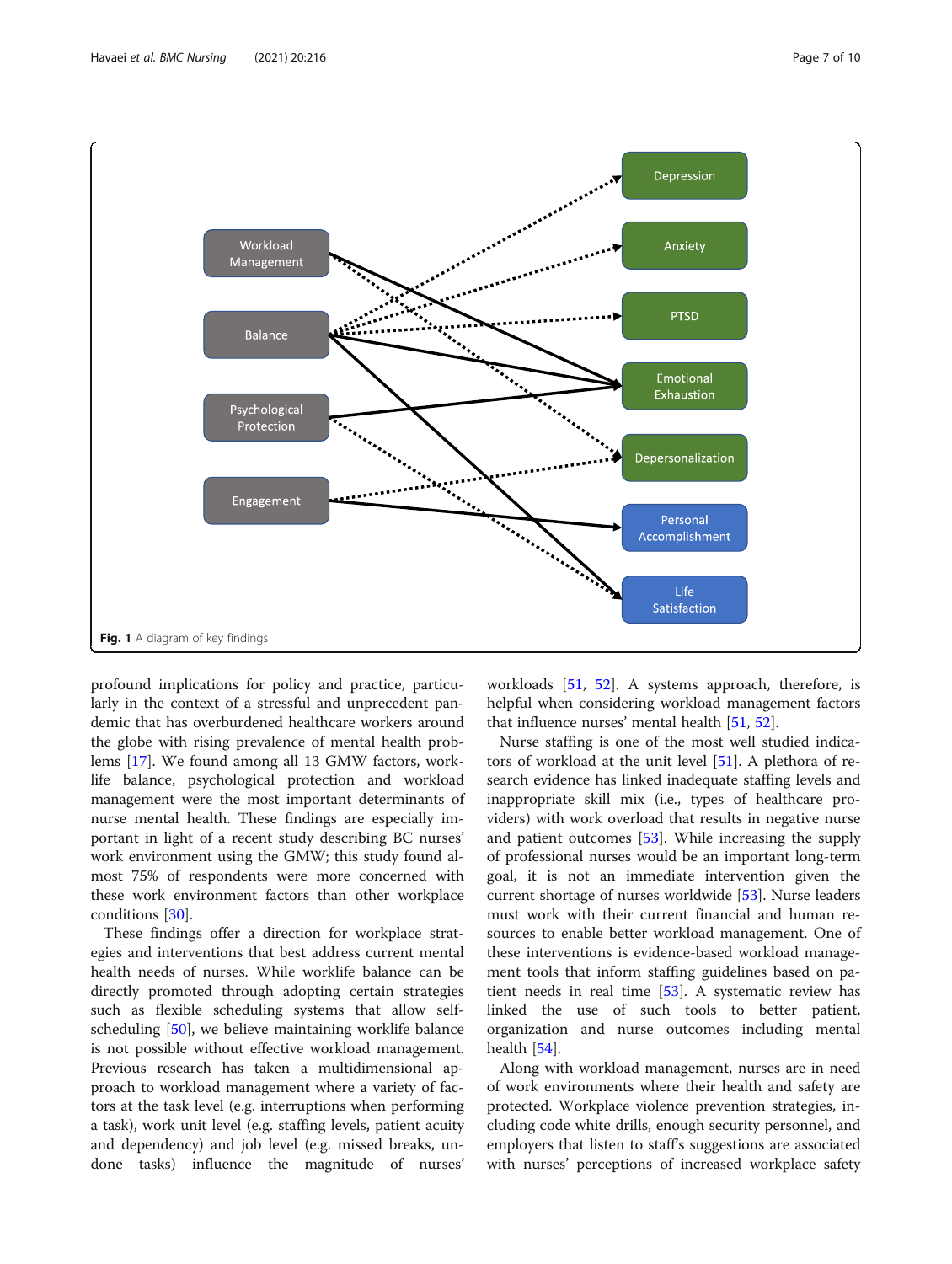[[55\]](#page-9-0). Given the rising prevalence of workplace violence in healthcare [[48\]](#page-9-0), policy makers and leaders must work towards instituting these evidence-based policies and interventions.

These recommendations are based on empirical data gathered from nurses using the GMW. The GMW survey corresponds with the Canadian "National Standard of Psychological Health and Safety", the first international standard to comprehensively promote psychological health and safety in the workplace. This standard is accompanied with evidence-based resources and strategies to assist healthcare leaders with routine employee assessment and implementation of workplace interventions as needed [[56\]](#page-9-0).

# Strengths and limitations

This study used an innovative machine learning technique, random forest regression analysis, to identify the relative importance of 13 different workplace conditions in predicting nurse mental health. Compared to linear regression analysis, random forest regressions are more appropriate for analyzing and evaluating the relative importance of large numbers of predictors with a small sample size [[57\]](#page-9-0). In such cases, random forest regression models yield more accurate results than conventional regression analyses [\[58](#page-9-0)]. Furthermore, the work environment measure used in this study, the GMW survey, is a comprehensive and validated instrument developed with the goal of improving workplace mental health [\[30](#page-8-0)]. Despite these strengths, the study also has some limitations including convenience sampling and low response rate which suggest the possibility of sampling bias. Additionally, the perspectives of non-practicing and nonunionized nurses, whose views and experiences may vastly differ from their actively working and unionized peers, were not included in this study. However, a descriptive comparison of our sample with the provincial nursing workforce demonstrated less than 10% difference with respect to nurse demographics including gender and professional designation (blinded for review). Despite this finding, the study results should be cautiously generalized to other samples (e.g. non-practicing, non-unionized nurses) and contexts (e.g. other jurisdictions). We also refrain readers from making any causeand-effect conclusions due to the cross-sectional nature of the study.

# Conclusions

This is the first study examining the most important work environment predictors of nurse mental health using a validated and comprehensive measure of workplace conditions developed by the Mental Health Commission of Canada. Policy and practice efforts to promote nurse mental health should be data driven

through routine and confidential assessment of work environment conditions and nurse mental health. This study suggested there is a critical need for addressing worklife balance, psychological protection and workload management in nurses' work environments.

#### Abbreviations

AWS: Areas of Worklife Survey; BC: British Columbia; BCNU: British Columbia Nurses' Union; CFA: Confirmatory Factor Analysis; CFI: Comparative Fit Index; DP: Depersonalization; EE: Emotional Exhaustion; GAD-7: General Anxiety Disorder-7; GMW: Guarding Mind at Work; CWEQ-II: Conditions of Work Environment Questionnaire II; MBI-HSS: Maslach Burnout Inventory-Human Services Survey; PA: Personal Accomplishment; PHQ-9: Patient Health Questionanire-9; PTSD: Post-Traumatic Stress Disorder; PTSS-14: Post-Traumatic Stress Syndrome 14-Questions Inventory; PES-NWI: Practice Environment Scale from the Nursing Work Index; RF: Random Forest; RMSE: Root Mean Square Error; SRMR: Standardized Root Mean Squared Residual; TLI: Tucker Lewis Index

#### Acknowledgements

We would like to thank British Columbia Nurses' Union for their in-kind support of the study and our nursing colleagues for their participation in the study.

#### Authors' contributions

FH conceptualized the study; FH, MM, RJ designed the study methodology; RJ conducted the formal analysis; FH, MM, RJ, HS contributed to the writing of the manuscript; FH, MM obtained funding support for this study. All authors read and approved the final manuscript.

#### Authors' information

Havaei is a health services researcher and an assistant professor of nursing. Ji is a psychometrician and a PhD candidate. MacPhee is a health services researcher and a nursing professor. Straight is the director of professional practice at British Columbia Nurses' Union.

#### Funding

This study was funded by Social Sciences and Humanities Research Council of Canada (SSHRC) (ORS #F19–04340). The funder did not play any part in the design of the study and collection, analysis, and interpretation of data and in writing the manuscript.

#### Availability of data and materials

The datasets analyzed during this study are not publicly available due to ethics approval guidelines but are available from the corresponding author on reasonable request and after obtaining the necessary ethics approvals.

#### Declarations

#### Ethics approval and consent to participate

Ethics approval was obtained from the University of British Columbia Behavioural Research Ethics Board (H18–02724). Respondents were informed that survey submission would indicate informed consent.

#### Consent for publication

Not applicable.

#### Competing interests

The authors declare that they have no competing interests.

#### Author details

<sup>1</sup>University of British Columbia (UBC), School of Nursing, 201-2211 Wesbrook Mall, Vancouver, BC V6T 2B5, Canada. <sup>2</sup>UBC Department of Educational and Counselling Psychology, and Special Education, 2125 Main Mall, Vancouver, BC V6T 1Z4, Canada. <sup>3</sup>British Columbia Nurses Union, 4060 Regent Street, Burnaby, BC V5C 6P5, Canada.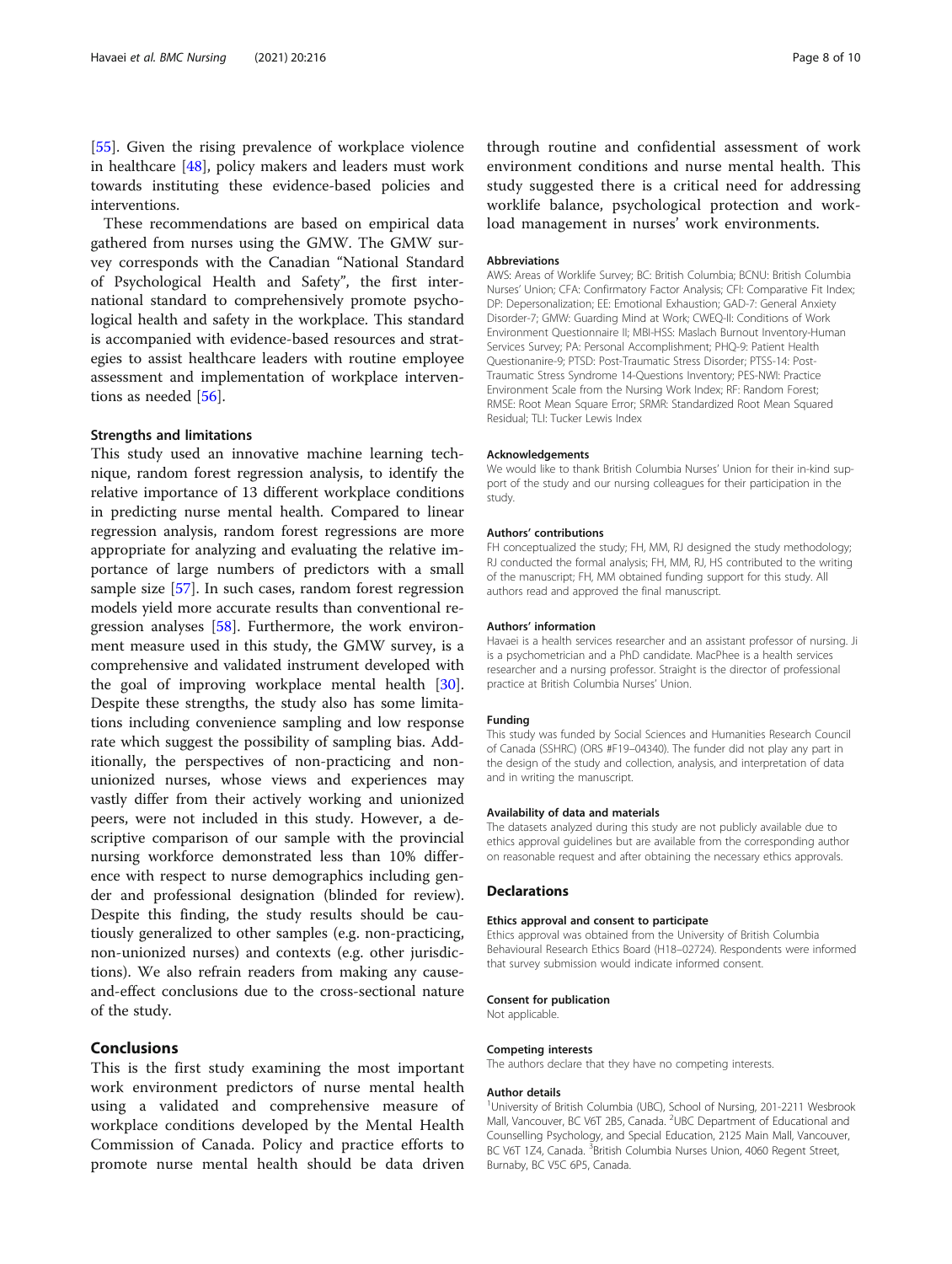<span id="page-8-0"></span>Received: 11 June 2021 Accepted: 24 September 2021 Published online: 01 November 2021

#### References

- 1. Stelnicki AM, Carleton N, Reichert C. Mental disorder symptoms among nurses in Canada. Ottawa: Canadian Federation of Nurses Unions; 2020. Available from: [https://nursesunions.ca/wp-content/uploads/2020/06/OSI-](https://nursesunions.ca/wp-content/uploads/2020/06/OSI-REPORT_final.pdf)[REPORT\\_final.pdf](https://nursesunions.ca/wp-content/uploads/2020/06/OSI-REPORT_final.pdf)
- 2. Canadian Federation of Nurses' Union. Enough is enough: Putting stop to violence in the health care sector. Ottawa: Canadian Federation of Nurses Unions; 2015. Available from: [https://nursesunions.ca/wp-content/uploads/2](https://nursesunions.ca/wp-content/uploads/2017/05/CFNU_Enough-is-Enough_June1_FINALlow.pdf) [017/05/CFNU\\_Enough-is-Enough\\_June1\\_FINALlow.pdf](https://nursesunions.ca/wp-content/uploads/2017/05/CFNU_Enough-is-Enough_June1_FINALlow.pdf)
- 3. Brborović H, Daka Q, Dakaj K, Brborović O. Antecedents and associations of sickness presenteeism and sickness absenteeism in nurses: a systematic review. Int J Nurs Pract. 2017;23(6):e12598. <https://doi.org/10.1111/ijn.12598>.
- Garcia CL, LCd A, JLS R, CFDd C, FRN S, JAd S, et al. Influence of burnout on patient safety: systematic review and meta-analysis. Medicina. 2019;55(9): 553. [https://doi.org/10.3390/medicina55090553.](https://doi.org/10.3390/medicina55090553)
- 5. Hoff T, Carabetta S, Collinson GE. Satisfaction, burnout, and turnover among nurse practitioners and physician assistants: a review of the empirical literature. Med Care Res Rev. 2019;76(1):3–31. [https://doi.org/10.1177/1](https://doi.org/10.1177/1077558717730157) [077558717730157.](https://doi.org/10.1177/1077558717730157)
- Lake ET, Sanders J, Duan R, Riman KA, Schoenauer KM, Chen Y. A metaanalysis of the associations between the nurse work environment in hospitals and 4 sets of outcomes. Med Care. 2019;57(5):353–61. [https://doi.](https://doi.org/10.1097/MLR.0000000000001109) [org/10.1097/MLR.0000000000001109.](https://doi.org/10.1097/MLR.0000000000001109)
- 7. Boamah SA, Laschinger H. The influence of areas of worklife fit and work-life interference on burnout and turnover intentions among new graduate nurses. J Nurs Manag. 2016;24(2):E164–74. [https://doi.org/10.1111/jonm.1231](https://doi.org/10.1111/jonm.12318) [8](https://doi.org/10.1111/jonm.12318).
- 8. Laschinger HKS, Borgogni L, Consiglio C, Read E. The effects of authentic leadership, six areas of worklife, and occupational coping self-efficacy on new graduate nurses' burnout and mental health: a cross-sectional study. Int J Nurs Stud. 2015;52(6):1080–9. [https://doi.org/10.1016/j.ijnurstu.2015.03.](https://doi.org/10.1016/j.ijnurstu.2015.03.002) [002.](https://doi.org/10.1016/j.ijnurstu.2015.03.002)
- 9. Mental Health Commission of Canada. National Standard of Canada: Psychological health and safety in the workplace—Prevention, promotion, and guidance to staged implementation. Ottawa: Canadian Federation of Nurses Unions; 2013. Available from: [https://www.csagroup.org/store](https://www.csagroup.org/store-resources/documents/codes-and-standards/2421865.pdf)[resources/documents/codes-and-standards/2421865.pdf](https://www.csagroup.org/store-resources/documents/codes-and-standards/2421865.pdf)
- 10. Mental Health Commission of Canada. Mental Health Commission of Canada releases implementation findings on National Standard for Psychological Health and Safety in the Workplace. Ottawa: Canadian Federation of Nurses Unions; 2017. Available from: [https://www.mentalhea](https://www.mentalhealthcommission.ca/English/csrp-news-release) [lthcommission.ca/English/csrp-news-release](https://www.mentalhealthcommission.ca/English/csrp-news-release)
- 11. Murphy GT, Birch S, MacKenzie A, Alder R, Lethbridge L. Little LJHp. Eliminating the shortage of registered nurses in Canada: an exercise in applied needs-based planning. Health Policy. 2012;105(2–3):192–202. [https://](https://doi.org/10.1016/j.healthpol.2011.11.009) [doi.org/10.1016/j.healthpol.2011.11.009](https://doi.org/10.1016/j.healthpol.2011.11.009).
- 12. World Health Organization. Nursing and midwifery: Key facts. Geneva, Switzerland: Canadian Federation of Nurses Unions; 2020. Available from: <https://www.who.int/news-room/fact-sheets/detail/nursing-and-midwifery>
- Chen S-C, Chen C-F. Antecedents and consequences of nurses' burnout. Manag Decis. 2018;56(4):777–92. <https://doi.org/10.1108/MD-10-2016-0694>.
- 14. World Health Organization. Mental health. Strengthening our response. Geneva, Switzerland: Canadian Federation of Nurses Unions; 2018. Available from: [https://www.who.int/news-room/fact-sheets/detail/mental-health](https://www.who.int/news-room/fact-sheets/detail/mental-health-strengthening-our-response)[strengthening-our-response](https://www.who.int/news-room/fact-sheets/detail/mental-health-strengthening-our-response)
- 15. Havaei F, Ma A, Leiter M, Gear A. Describing the mental health state of nurses in British Columbia: A province-wide survey study. Health Policy. 2021;16(4):31–45. [https://doi.org/10.12927/hcpol.2021.26500.](https://doi.org/10.12927/hcpol.2021.26500)
- 16. Stelnicki AM, Carleton RN. Mental disorder symptoms among nurses in Canada. Can J Nurs Res. 2020;53(3):1–13. [https://doi.org/10.1177/084456212](https://doi.org/10.1177/0844562120961894) [0961894.](https://doi.org/10.1177/0844562120961894)
- 17. Havaei F, Ma A, Staempfli S, MacPhee M. Nurses' workplace conditions impacting their mental health during COVID-19: A cross-sectional survey study. Healthcare. 2021;9(1):84. <https://doi.org/10.3390/healthcare9010084>.
- 18. Kutney-Lee A, Wu ES, Sloane DM, Aiken LH. Changes in hospital nurse work environments and nurse job outcomes: an analysis of panel data. Int J Nurs Stud. 2013;50(2):195–201. <https://doi.org/10.1016/j.ijnurstu.2012.07.014>.
- 19. Van Bogaert P, Kowalski C, Weeks SM, Clarke SP. The relationship between nurse practice environment, nurse work characteristics, burnout and job
- outcome and quality of nursing care: a cross-sectional survey. Int J Nurs Stud. 2013;50(12):1667–77. [https://doi.org/10.1016/j.ijnurstu.2013.05.010.](https://doi.org/10.1016/j.ijnurstu.2013.05.010) 20. Van Bogaert P, Timmermans O, Weeks SM, van Heusden D, Wouters K,
- Franck E. Nursing unit teams matter: impact of unit-level nurse practice environment, nurse work characteristics, and burnout on nurse reported job outcomes, and quality of care, and patient adverse events—a crosssectional survey. Int J Nurs Stud. 2014;51(8):1123–34. [https://doi.org/10.1016/](https://doi.org/10.1016/j.ijnurstu.2013.12.009) i.iinurstu.2013.12.009.
- 21. Zhang Y, Punnett L, Mawn B, Gore R. Working conditions and mental health of nursing staff in nursing homes. Issues Ment Health Nurs. 2016;37(7):485– 92. <https://doi.org/10.3109/01612840.2016.1162884>.
- 22. Wagner JI, Cummings G, Smith DL, Olson J, Anderson L, Warren S. The relationship between structural empowerment and psychological empowerment for nurses: a systematic review. J Nurs Manag. 2010;18(4): 448–62. <https://doi.org/10.1111/j.1365-2834.2010.01088.x>.
- 23. Fragkos KC, Makrykosta P, Frangos CC. Structural empowerment is a strong predictor of organizational commitment in nurses: A systematic review and meta‐analysis. J Adv Nurs. 2020;76(4):939–62. [https://doi.org/10.1111/jan.14289.](https://doi.org/10.1111/jan.14289)
- 24. Cicolini G, Comparcini D, Simonetti V. Workplace empowerment and nurses' job satisfaction: a systematic literature review. J Nurs Manag. 2014;22(7):855– 71. <https://doi.org/10.1111/jonm.12028>.
- 25. Lake ET. Development of the practice environment scale of the nursing work index. Res Nurs Health. 2002;25(3):176–88. [https://doi.org/10.1002/nur.1](https://doi.org/10.1002/nur.10032) [0032](https://doi.org/10.1002/nur.10032).
- 26. Roche MA, Laschinger HKS, Duffield C. Testing the nursing Worklife model in Canada and Australia: a multi-group comparison study. Int J Nurs Stud. 2015;52(2):525–34. [https://doi.org/10.1016/j.ijnurstu.2014.10.016.](https://doi.org/10.1016/j.ijnurstu.2014.10.016)
- 27. Laschinger HKS, Finegan J, Shamian J, Wilk P. Impact of structural and psychological empowerment on job strain in nursing work settings: expanding Kanter's model. J Nurs Adm. 2001;31(5):260–72. [https://doi.org/1](https://doi.org/10.1097/00005110-200105000-00006) [0.1097/00005110-200105000-00006.](https://doi.org/10.1097/00005110-200105000-00006)
- 28. Havaei F, Dahinten VS. How well does the CWEQ II measure structural empowerment? Findings from applying item response theory. Adm Sci. 2017;7(2):15. [https://doi.org/10.3390/admsci7020015.](https://doi.org/10.3390/admsci7020015)
- 29. Leiter MP, Gascón S, Martínez-Jarreta B. Making sense of work life: a structural model of burnout. J Appl Soc Psychol. 2010;40(1):57–75. [https://](https://doi.org/10.1111/j.1559-1816.2009.00563.x) [doi.org/10.1111/j.1559-1816.2009.00563.x.](https://doi.org/10.1111/j.1559-1816.2009.00563.x)
- 30. Havaei F, Park M, Astivia OLO. The National Standard of psychological health and safety in the workplace: a psychometric and descriptive study of the nursing workforce in British Columbia hospitals. Can J Nurs Res. 2021; 53(4):1–12. [https://doi.org/10.1177/0844562120986032.](https://doi.org/10.1177/0844562120986032)
- 31. Centre for Applied Research in Mental Health and Addiction. Guarding Minds at Work; 2020. Available from: <https://www.guardingmindsatwork.ca/>
- 32. Kroenke K, Spitzer RL, Williams JB. The PHQ-9: validity of a brief depression severity measure. J Gen Intern Med. 2001;16(9):606–13. [https://doi.org/10.1](https://doi.org/10.1046/j.1525-1497.2001.016009606.x) [046/j.1525-1497.2001.016009606.x](https://doi.org/10.1046/j.1525-1497.2001.016009606.x).
- 33. Spitzer RL, Kroenke K, Williams JB, Löwe B. A brief measure for assessing generalized anxiety disorder: the GAD-7. Arch Intern Med. 2006;166(10): 1092–7. <https://doi.org/10.1001/archinte.166.10.1092>.
- 34. Twigg E, Humphris G, Jones C, Bramwell R, Griffiths RD. Use of a screening questionnaire for post-traumatic stress disorder (PTSD) on a sample of UK ICU patients. Acta Anaesthesiol Scand. 2008;52(2):202–8. [https://doi.org/1](https://doi.org/10.1111/j.1399-6576.2007.01531.x) [0.1111/j.1399-6576.2007.01531.x.](https://doi.org/10.1111/j.1399-6576.2007.01531.x)
- 35. Maslach C, Jackson SE, Leiter MP. Maslach burnout inventory manual: consulting psychologists press. Palo Alto, CA: Canadian Federation of Nurses Unions; 1996.
- 36. Bonikowska A, Helliwell JF, Hou F, Schellenberg G. An assessment of life satisfaction responses on recent Statistics Canada surveys: Statistics Canada, Canadian Federation of Nurses Unions; 2013. Available from: [https://www1](https://www150.statcan.gc.ca/n1/en/pub/11f0019m/11f0019m2013351-eng.pdf?st=oSaM1mYG) [50.statcan.gc.ca/n1/en/pub/11f0019m/11f0019m2013351-eng.pdf?st=oSaM1](https://www150.statcan.gc.ca/n1/en/pub/11f0019m/11f0019m2013351-eng.pdf?st=oSaM1mYG) [mYG](https://www150.statcan.gc.ca/n1/en/pub/11f0019m/11f0019m2013351-eng.pdf?st=oSaM1mYG)
- 37. Bollen KA. A new incremental fit index for general structural equation models. Sociol Methods Res. 1989;17(3):303–16. [https://doi.org/10.1177/004](https://doi.org/10.1177/0049124189017003004) [9124189017003004](https://doi.org/10.1177/0049124189017003004).
- 38. Kline RB. Principles and practice of structural equation modeling. Ottawa: Guilford publications; 2015.
- 39. Catalán HEN. Reliability, population classification and weighting in multidimensional poverty measurement: a Monte Carlo study. Soc Indic Res. 2019;142(3):887–910. <https://doi.org/10.1007/s11205-018-1950-z>.